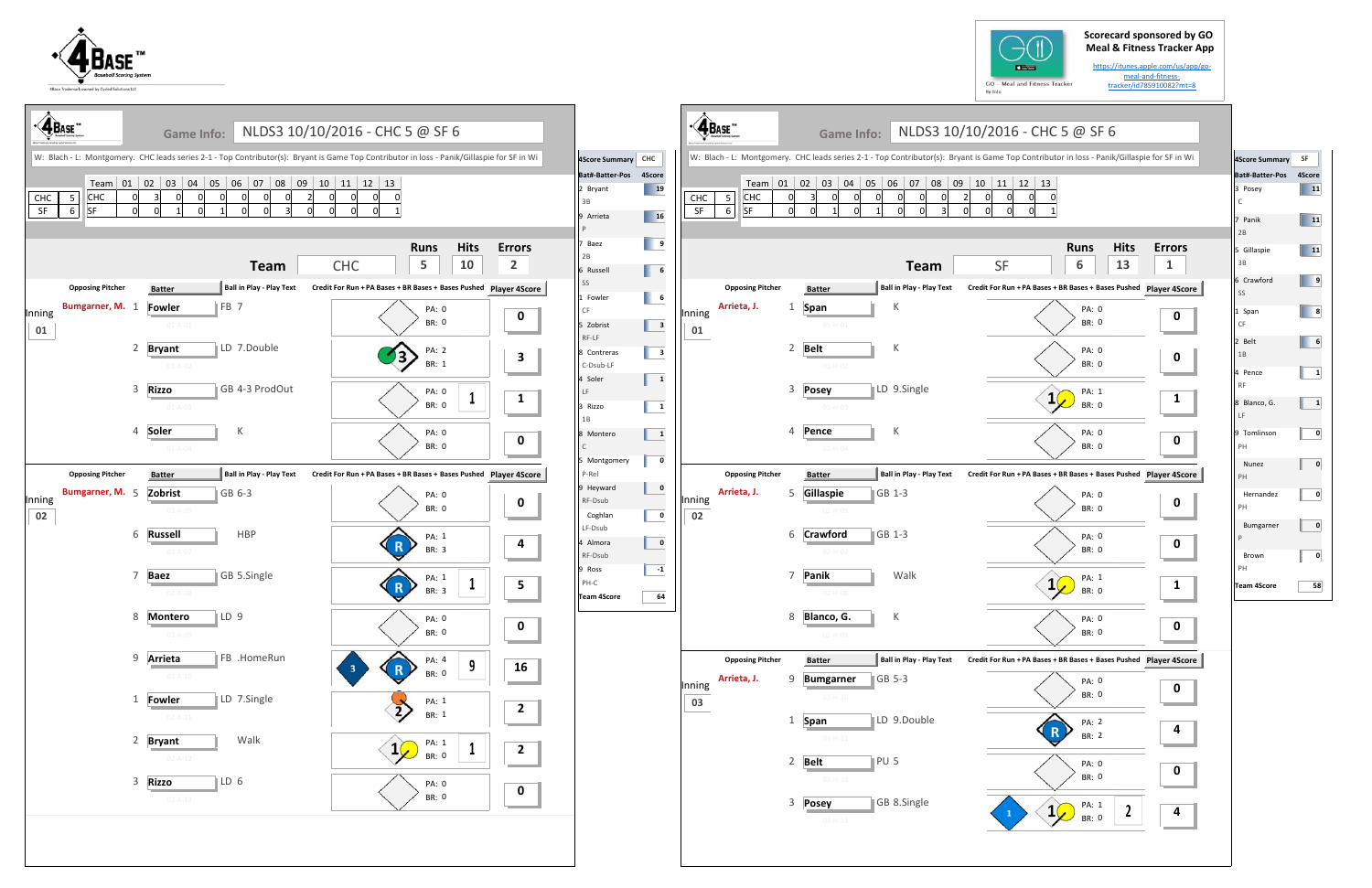

|                         |                                        | Pence                                            | PA: 0                                                                                                                                                                                                                                                                                                                        |                                                                                                                                                                                                                                                                                               |
|-------------------------|----------------------------------------|--------------------------------------------------|------------------------------------------------------------------------------------------------------------------------------------------------------------------------------------------------------------------------------------------------------------------------------------------------------------------------------|-----------------------------------------------------------------------------------------------------------------------------------------------------------------------------------------------------------------------------------------------------------------------------------------------|
|                         |                                        | $03 - H - 14$                                    | <b>BR: 0</b>                                                                                                                                                                                                                                                                                                                 | 0                                                                                                                                                                                                                                                                                             |
| <b>Opposing Pitcher</b> |                                        | Ball in Play - Play Text<br><b>Batter</b>        | Credit For Run + PA Bases + BR Bases + Bases Pushed Player 4S                                                                                                                                                                                                                                                                |                                                                                                                                                                                                                                                                                               |
| Arrieta, J.             | 5                                      |                                                  |                                                                                                                                                                                                                                                                                                                              |                                                                                                                                                                                                                                                                                               |
|                         |                                        |                                                  | BR: 0                                                                                                                                                                                                                                                                                                                        | 0                                                                                                                                                                                                                                                                                             |
|                         |                                        |                                                  |                                                                                                                                                                                                                                                                                                                              |                                                                                                                                                                                                                                                                                               |
|                         |                                        |                                                  | PA: 0                                                                                                                                                                                                                                                                                                                        | 0                                                                                                                                                                                                                                                                                             |
|                         |                                        | $04 - H - 16$                                    |                                                                                                                                                                                                                                                                                                                              |                                                                                                                                                                                                                                                                                               |
|                         | 7                                      | LD 8.Single<br>Panik                             | PA: 1                                                                                                                                                                                                                                                                                                                        |                                                                                                                                                                                                                                                                                               |
|                         |                                        | $04 - H - 17$                                    | BR: 0                                                                                                                                                                                                                                                                                                                        | 1                                                                                                                                                                                                                                                                                             |
|                         | 8                                      | $\parallel$ FB 7                                 |                                                                                                                                                                                                                                                                                                                              |                                                                                                                                                                                                                                                                                               |
|                         |                                        | $04 - H - 18$                                    | BR: 0                                                                                                                                                                                                                                                                                                                        | 0                                                                                                                                                                                                                                                                                             |
|                         |                                        |                                                  |                                                                                                                                                                                                                                                                                                                              |                                                                                                                                                                                                                                                                                               |
|                         |                                        |                                                  |                                                                                                                                                                                                                                                                                                                              |                                                                                                                                                                                                                                                                                               |
|                         |                                        |                                                  |                                                                                                                                                                                                                                                                                                                              | 0                                                                                                                                                                                                                                                                                             |
|                         |                                        |                                                  |                                                                                                                                                                                                                                                                                                                              |                                                                                                                                                                                                                                                                                               |
|                         | 1                                      | LD 9.Triple<br>Span                              | PA: 3                                                                                                                                                                                                                                                                                                                        | 4                                                                                                                                                                                                                                                                                             |
|                         |                                        | $05 - H - 20$                                    | BR: 1                                                                                                                                                                                                                                                                                                                        |                                                                                                                                                                                                                                                                                               |
|                         | $\overline{2}$                         | FB 9-SacFly<br><b>Belt</b>                       |                                                                                                                                                                                                                                                                                                                              |                                                                                                                                                                                                                                                                                               |
|                         |                                        | $05-H-21$                                        | BR: 0                                                                                                                                                                                                                                                                                                                        | 2                                                                                                                                                                                                                                                                                             |
|                         |                                        |                                                  |                                                                                                                                                                                                                                                                                                                              |                                                                                                                                                                                                                                                                                               |
|                         |                                        |                                                  | BR: 0                                                                                                                                                                                                                                                                                                                        | 1                                                                                                                                                                                                                                                                                             |
|                         |                                        |                                                  |                                                                                                                                                                                                                                                                                                                              |                                                                                                                                                                                                                                                                                               |
|                         |                                        |                                                  |                                                                                                                                                                                                                                                                                                                              | 0                                                                                                                                                                                                                                                                                             |
|                         |                                        |                                                  |                                                                                                                                                                                                                                                                                                                              |                                                                                                                                                                                                                                                                                               |
| <b>Opposing Pitcher</b> |                                        | <b>Ball in Play - Play Text</b><br><b>Batter</b> | Credit For Run + PA Bases + BR Bases + Bases Pushed Player 4S                                                                                                                                                                                                                                                                |                                                                                                                                                                                                                                                                                               |
| Arrieta, J.             | 5                                      | GB 4-3<br>Gillaspie                              | PA: 0                                                                                                                                                                                                                                                                                                                        | 0                                                                                                                                                                                                                                                                                             |
|                         |                                        | $06 - H - 24$                                    | BR: 0                                                                                                                                                                                                                                                                                                                        |                                                                                                                                                                                                                                                                                               |
|                         | 6                                      | <b>Crawford</b><br>GB 6-3                        |                                                                                                                                                                                                                                                                                                                              |                                                                                                                                                                                                                                                                                               |
|                         |                                        | $06-H-25$                                        | BR: 0                                                                                                                                                                                                                                                                                                                        | 0                                                                                                                                                                                                                                                                                             |
|                         |                                        |                                                  |                                                                                                                                                                                                                                                                                                                              |                                                                                                                                                                                                                                                                                               |
|                         |                                        |                                                  |                                                                                                                                                                                                                                                                                                                              | 0                                                                                                                                                                                                                                                                                             |
|                         |                                        |                                                  |                                                                                                                                                                                                                                                                                                                              |                                                                                                                                                                                                                                                                                               |
| <b>Opposing Pitcher</b> |                                        | Ball in Play - Play Text<br><b>Batter</b>        | Credit For Run + PA Bases + BR Bases + Bases Pushed Player 4S                                                                                                                                                                                                                                                                |                                                                                                                                                                                                                                                                                               |
| Strop, P.               | 8                                      | GB 3-1<br>Blanco, G.                             | PA: 0                                                                                                                                                                                                                                                                                                                        | 0                                                                                                                                                                                                                                                                                             |
|                         |                                        | $07 - H - 27$                                    |                                                                                                                                                                                                                                                                                                                              |                                                                                                                                                                                                                                                                                               |
|                         | 9                                      | $\parallel$ FB 9<br><b>Tomlinson</b>             | PA: 0                                                                                                                                                                                                                                                                                                                        | 0                                                                                                                                                                                                                                                                                             |
|                         |                                        | $07 - H - 28$                                    | BR: 0                                                                                                                                                                                                                                                                                                                        |                                                                                                                                                                                                                                                                                               |
| Wood, T.                | 1                                      | $\parallel$ LD 7<br><b>Span</b>                  | PA: 0                                                                                                                                                                                                                                                                                                                        |                                                                                                                                                                                                                                                                                               |
|                         |                                        | 07-H-29                                          | BR: 0                                                                                                                                                                                                                                                                                                                        | 0                                                                                                                                                                                                                                                                                             |
| <b>Opposing Pitcher</b> |                                        | <b>Ball in Play - Play Text</b>                  |                                                                                                                                                                                                                                                                                                                              |                                                                                                                                                                                                                                                                                               |
| Wood, T.                | 2                                      |                                                  |                                                                                                                                                                                                                                                                                                                              |                                                                                                                                                                                                                                                                                               |
|                         |                                        |                                                  |                                                                                                                                                                                                                                                                                                                              | 4                                                                                                                                                                                                                                                                                             |
|                         | <b>Opposing Pitcher</b><br>Arrieta, J. | 6<br>9<br>3<br>4<br>7                            | GB 1-3<br>Gillaspie<br>$04 - H - 15$<br>К<br>Crawford<br>Blanco, G.<br><b>Ball in Play - Play Text</b><br><b>Batter</b><br>GB 6-3<br><b>Nunez</b><br>$05 - H - 19$<br>GB 8.Single<br><b>Posey</b><br>$05-H-22$<br>∥LD 9<br>Pence<br>$05-H-23$<br>GB 6-3<br>Panik<br>$06-H-26$<br><b>Batter</b><br><b>Belt</b><br>GB 7.Single | PA: 0<br>BR: 0<br>$\mathbf{1}$<br>PA: 0<br>Credit For Run + PA Bases + BR Bases + Bases Pushed Player 49<br>PA: 0<br><b>BR: 0</b><br>PA: 0<br>1<br>PA: 1<br>1<br>PA: 0<br>BR: 0<br>PA: 0<br>PA: 0<br>BR: 0<br>BR: 0<br>Credit For Run + PA Bases + BR Bases + Bases Pushed Player 4S<br>PA: 1 |

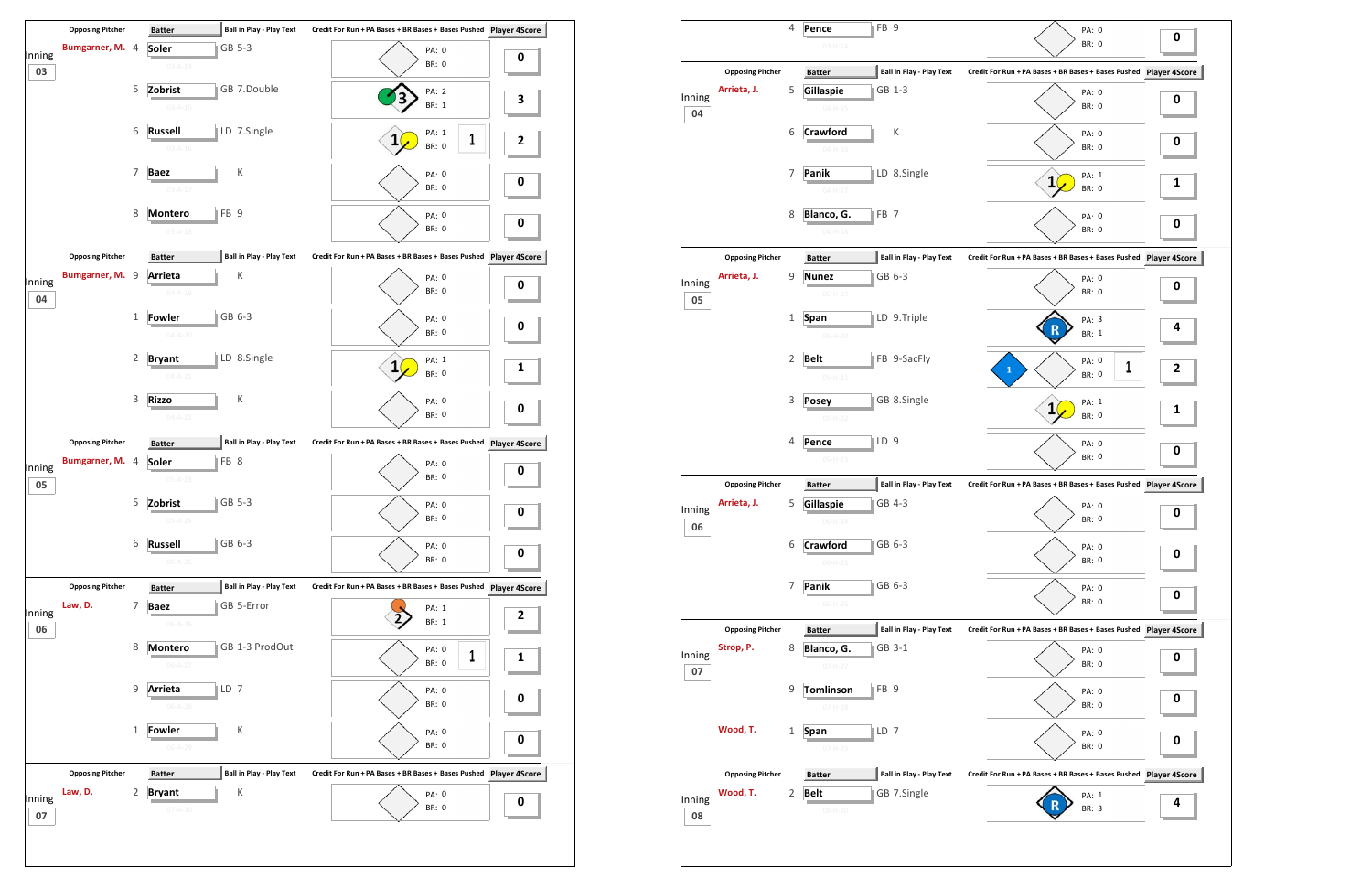

| Rondon, H.              | 3                       | <b>Posey</b>                  | Walk                                                        | PA: 1                                                                                                                                                                                                                                                                 | 5                                                                                                                                                                                                                                                |
|-------------------------|-------------------------|-------------------------------|-------------------------------------------------------------|-----------------------------------------------------------------------------------------------------------------------------------------------------------------------------------------------------------------------------------------------------------------------|--------------------------------------------------------------------------------------------------------------------------------------------------------------------------------------------------------------------------------------------------|
|                         |                         | $08 - H - 31$                 |                                                             | <b>BR: 3</b>                                                                                                                                                                                                                                                          |                                                                                                                                                                                                                                                  |
| Chapman, A.             | 4                       | Pence<br>$08 - H - 32$        | К                                                           | PA: 0<br><b>BR: 0</b>                                                                                                                                                                                                                                                 | 0                                                                                                                                                                                                                                                |
|                         | 5                       | Gillaspie<br>$08 - H - 33$    |                                                             | PA: 3<br>5<br>$\overline{\mathbf{2}}$<br>BR: 1                                                                                                                                                                                                                        | 11                                                                                                                                                                                                                                               |
|                         | 6                       | Crawford                      | +3rd-2-Err                                                  | PA: 1<br>3<br>1<br>$\mathbf{1}$                                                                                                                                                                                                                                       | 5                                                                                                                                                                                                                                                |
|                         |                         | $08 - H - 34$                 |                                                             | BR: 2                                                                                                                                                                                                                                                                 |                                                                                                                                                                                                                                                  |
|                         | 7                       | Panik<br>$08 - H - 35$        | Walk +2nd-2-Err                                             | PA: 1<br>BR: 1                                                                                                                                                                                                                                                        | $\overline{2}$                                                                                                                                                                                                                                   |
| Grimm, J.               | 8                       | Blanco, G.<br>$08 - H - 36$   |                                                             | PA: 0<br><b>BR: 0</b>                                                                                                                                                                                                                                                 | $\bf{0}$                                                                                                                                                                                                                                         |
|                         | 9                       | Hernandez                     |                                                             | PA: 0                                                                                                                                                                                                                                                                 | $\bf{0}$                                                                                                                                                                                                                                         |
|                         |                         |                               |                                                             |                                                                                                                                                                                                                                                                       |                                                                                                                                                                                                                                                  |
| Montgomery,<br>М.       | 1                       | Span                          |                                                             | PA: 0                                                                                                                                                                                                                                                                 | 0                                                                                                                                                                                                                                                |
|                         |                         | 09-H-38                       |                                                             | <b>BR: 0</b>                                                                                                                                                                                                                                                          |                                                                                                                                                                                                                                                  |
|                         |                         | 09-H-39                       |                                                             | PA: 1<br>11<br>BR: -1                                                                                                                                                                                                                                                 | $\bf{0}$                                                                                                                                                                                                                                         |
|                         | 3                       | <b>Posey</b><br>$09 - H - 40$ |                                                             | PA: 0<br><b>BR: 0</b>                                                                                                                                                                                                                                                 | $\bf{0}$                                                                                                                                                                                                                                         |
| <b>Opposing Pitcher</b> |                         | <b>Batter</b>                 |                                                             |                                                                                                                                                                                                                                                                       |                                                                                                                                                                                                                                                  |
| Montgomery,<br>М.       | 4                       | Pence                         |                                                             | PA: 0                                                                                                                                                                                                                                                                 | $\pmb{0}$                                                                                                                                                                                                                                        |
|                         |                         | $10 - H - 41$                 |                                                             |                                                                                                                                                                                                                                                                       |                                                                                                                                                                                                                                                  |
|                         | 5                       | Gillaspie<br>$10-H-42$        | К                                                           | PA: 0<br><b>BR: 0</b>                                                                                                                                                                                                                                                 | 0                                                                                                                                                                                                                                                |
|                         | 6                       | Crawford<br>$10 - H - 43$     |                                                             | PA: 0<br>BR: 0                                                                                                                                                                                                                                                        | 0                                                                                                                                                                                                                                                |
| <b>Opposing Pitcher</b> |                         | <b>Batter</b>                 |                                                             |                                                                                                                                                                                                                                                                       |                                                                                                                                                                                                                                                  |
| Montgomery,<br>M.       | 7                       | Panik                         |                                                             | PA: 1                                                                                                                                                                                                                                                                 | $\overline{2}$                                                                                                                                                                                                                                   |
|                         |                         | $11 - H - 44$                 |                                                             | BR: 1                                                                                                                                                                                                                                                                 |                                                                                                                                                                                                                                                  |
|                         |                         | $11 - H - 45$                 |                                                             | 1<br>BR: 0                                                                                                                                                                                                                                                            | 1                                                                                                                                                                                                                                                |
|                         |                         | <b>Brown</b>                  | GB 5-3                                                      | PA: 0                                                                                                                                                                                                                                                                 |                                                                                                                                                                                                                                                  |
|                         | 9                       | $11 - H - 46$                 |                                                             | BR: 0                                                                                                                                                                                                                                                                 | $\bf{0}$                                                                                                                                                                                                                                         |
|                         | <b>Opposing Pitcher</b> | $\overline{2}$<br>8           | $08 - H - 37$<br><b>Batter</b><br><b>Belt</b><br>Blanco, G. | LD 9.Triple<br>GB 8.Single +2ndSB<br>GB 3-1<br>GB 6-3<br><b>Ball in Play - Play Text</b><br>GB 4-3<br>Walk +LO-DP-9-3<br> LD 9 & 9-3-LO-DP<br><b>Ball in Play - Play Text</b><br>GB 1-3<br>GB 4-3<br><b>Ball in Play - Play Text</b><br>GB 8.Single<br>GB 3-4-SacBunt | 1<br><b>BR: 0</b><br>Credit For Run + PA Bases + BR Bases + Bases Pushed Player 4So<br>Credit For Run + PA Bases + BR Bases + Bases Pushed Player 4So<br><b>BR: 0</b><br>Credit For Run + PA Bases + BR Bases + Bases Pushed Player 4So<br>PA: 0 |